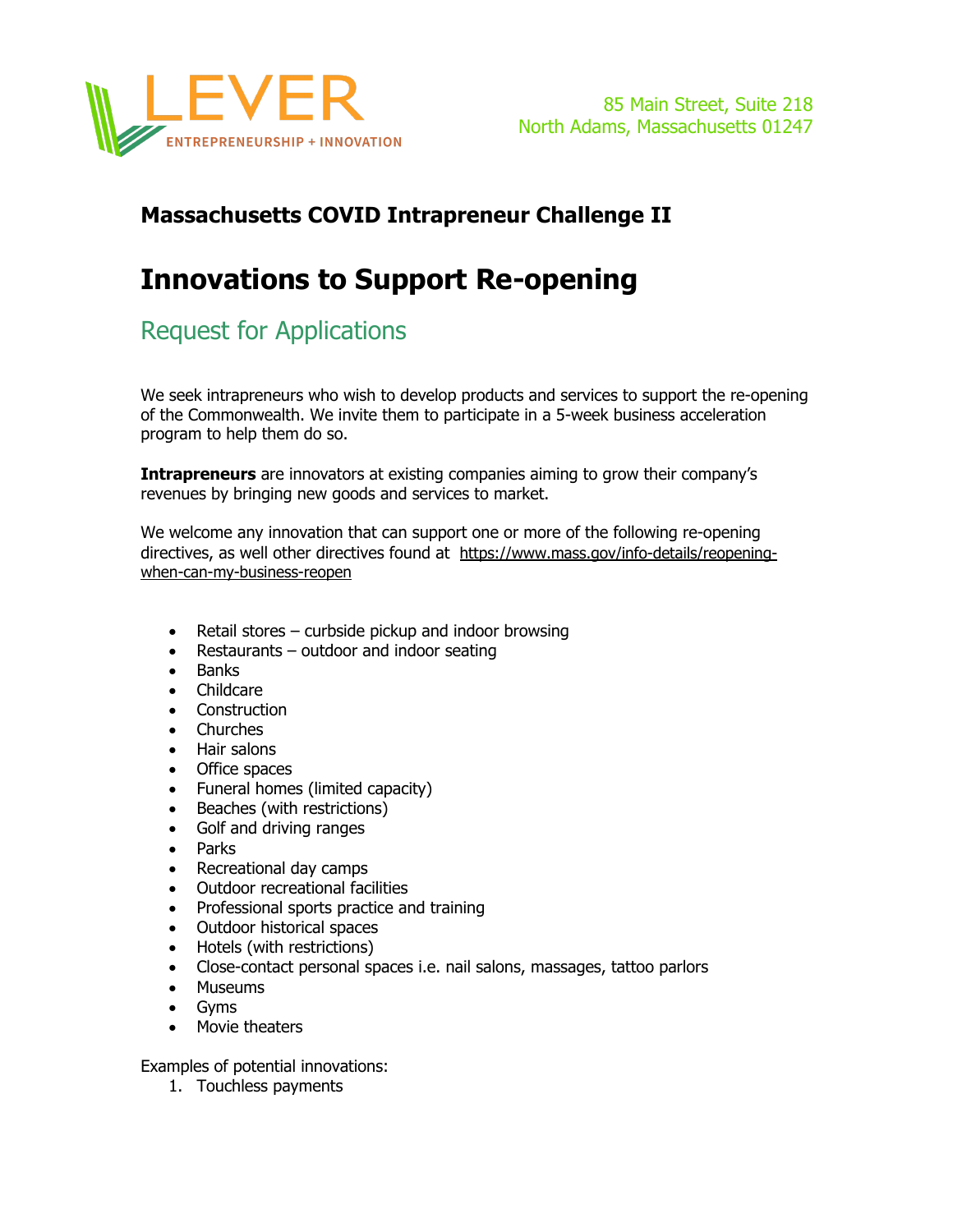

- 2. Adhesive face masks that can be worn by hair salon customers
- 3. Sanitization monitoring technology
- 4. Social distance compliance technology
- 5. Transparent/translucent face masks for hospitality smiles
- 6. Dining safety
- 7. Venue capacity monitoring technology

#### **Program Overview**

Companies will be selected for a five-week acceleration toward new or expanded capacity to produce goods and services in support of the state's re-opening. Priority will be given to companies that have the potential to deliver solutions at scale in a short period of time.

During the challenge program, intrapreneurs will develop prototype(s), business plans, market analysis and go-to-market strategies. On August 21, intrapreneurs will present their plans to a panel of experts. This panel will select one team to receive a \$25,000 COVID Intrapreneur Challenge grant award.

Although just one team will win the Challenge, all participating companies will benefit from the COVID Intrapreneur Challenge program. Participants will have access to manufacturing know-how, to various domain experts, to raw material providers, and to prospective purchasers.

#### **Challenge Goals**

- 1. Foster innovations that will help "lock in" the low rate of COVID infections in Massachusetts achieved through social distancing and other measures
- 2. Help Massachusetts manufacturers pivot their operations to produce goods and services that can be sold to public and private buyers in Massachusetts and beyond.
- 3. Support the efforts of the Manufacturing Emergency Response Team (MERT).
- 4. Preserve and create jobs in Massachusetts.

#### **Eligibility**

To participate, companies must:

- 1. Develop innovations that will preserve or create Massachusetts jobs
- 2. Be headquartered in Massachusetts
- 3. Have been operating for at least two years
- 4. 2019 annual revenue greater than \$250,000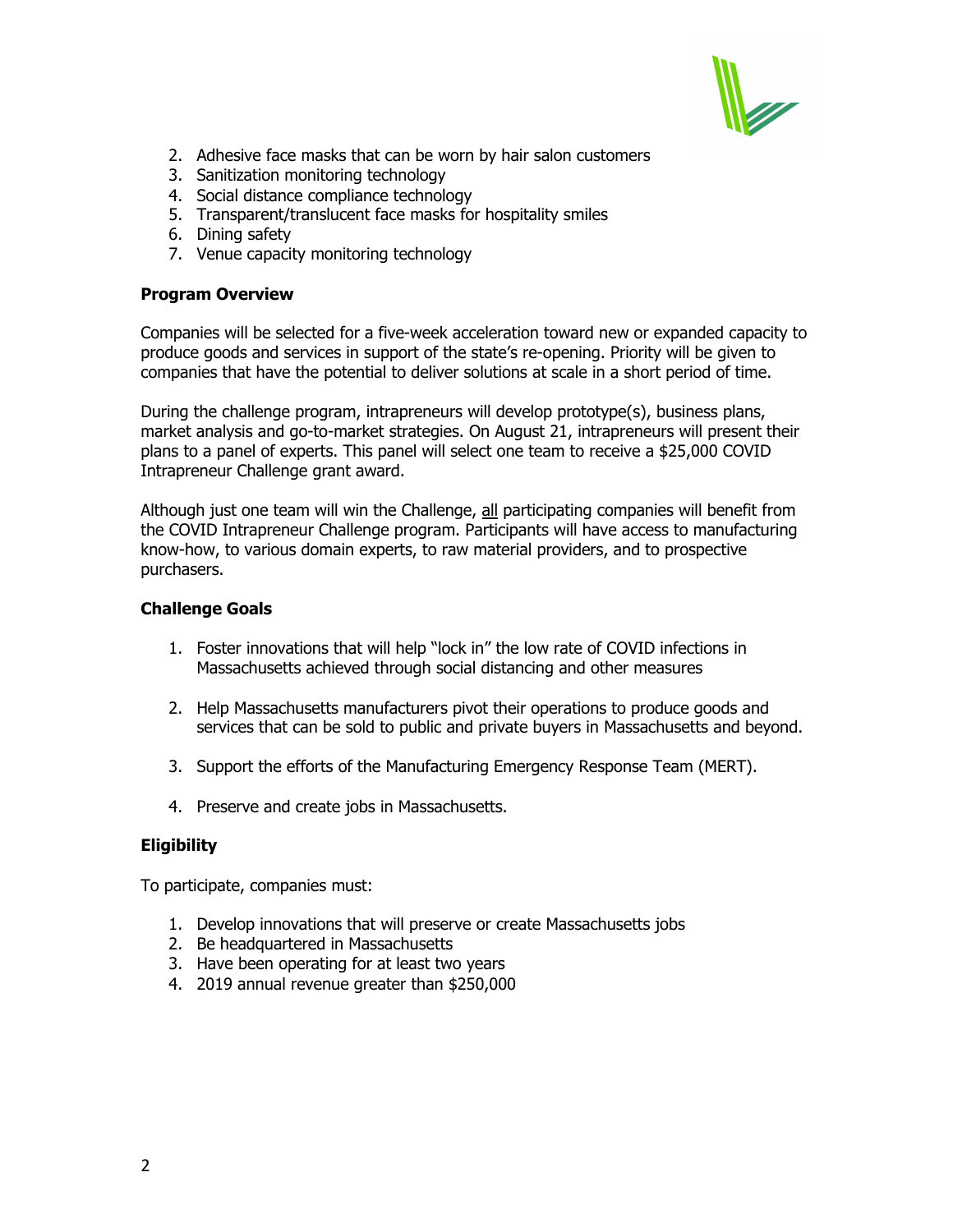

#### **Award**

\$25,000 will be awarded to the company whose intrapreneur presents the most compelling plan to produce goods or services in support of re-opening

Teams will be evaluated on:

- $\Box$  Product/market fit
- $\Box$  Ability for the team and company to execute
- $\Box$  Time to market
- $\Box$  Potential to support Massachusetts COVID response
- $\Box$  Market opportunity outside Massachusetts

Award funding must be used to help bring COVID response goods and services to market.

#### **Benefits to Participants**

De-risk pivoting – "look before you leap"

- Confidence in product-market fit
- Access to purchasers
- Knowledge of market opportunity
- Access to market research data

Accelerate pivot to PPE production

- Rapid build-measure-learn cycles
- Cohort learning
- Staged, sequenced deliverables
- Funding Access
	- \$25K award
	- Dossier for competitive grant proposals
	- "Purchase order-ready"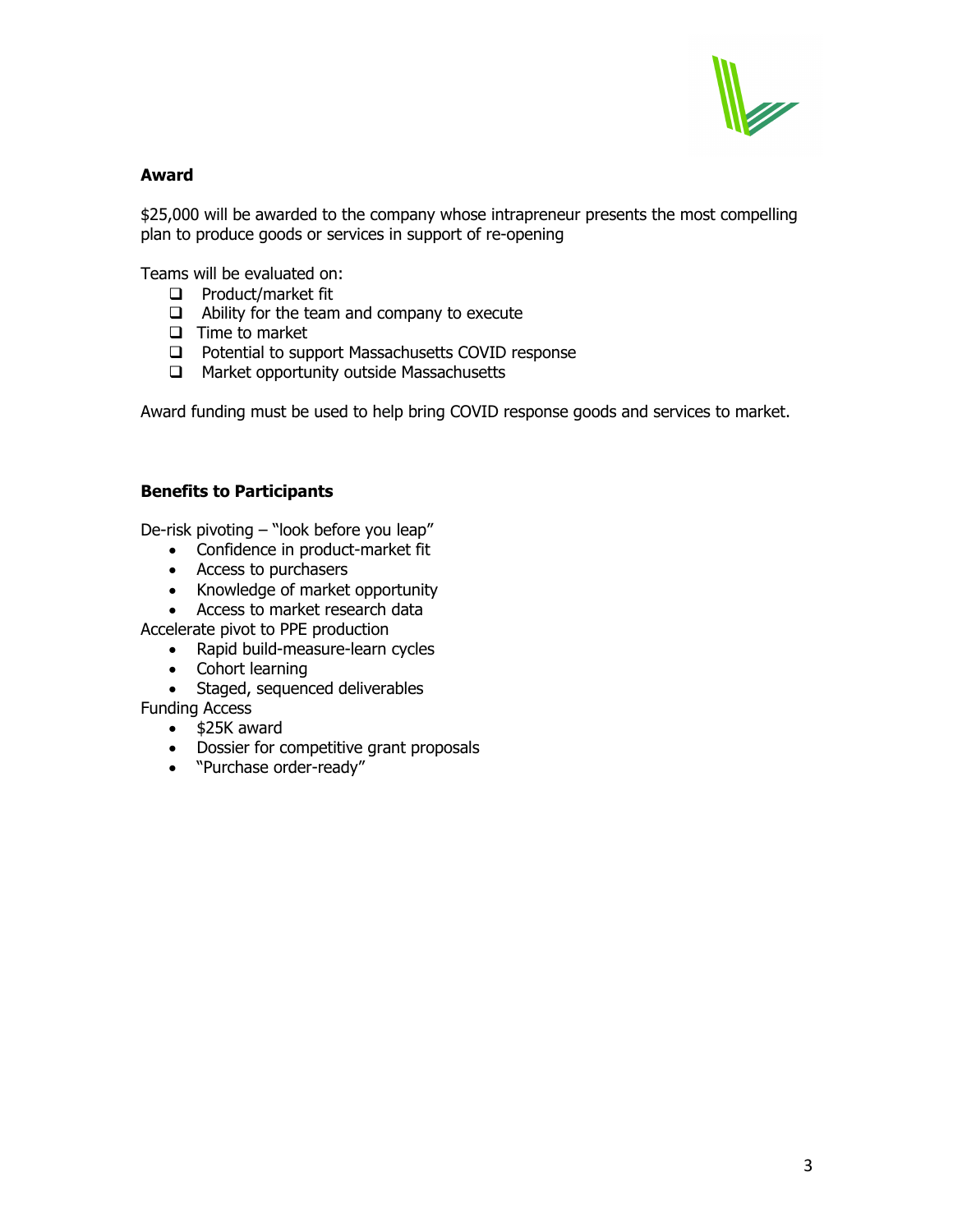

#### **Timeline**

Release RFA: Monday, June 29

Application deadline: Friday, July 10

Finalists selected: Friday, July 17

Kickoff meeting\*: Wednesday, July 22

Workshop 1\*: Friday, July 24

Workshop 2\*: Thursday, July 31

Workshop 3\*: Friday, August 7

Pitch Event\*: Friday, August 21

\*Intrapreneurs must attend each of these sessions. Kickoff meeting will take one hour. Workshops will take two hours.

#### **For more information, contact us at COVIDChallengeInfo@leverinc.org**

#### **About Lever**

Founded in 2014, Lever is an economic development non-profit focused on innovationdriven job creation. Lever supports entrepreneurs with startup expertise, an investment fund, research, mentors, and access to talent. Lever has helped launch dozens of companies that have attracted more than \$10M in equity investment and have created more than 200 jobs. Lever supports existing companies by helping their intrapreneurs "innovate from within" using proven entrepreneurial methods to generate top-line revenue growth and job creation.

#### **About the Innovation Institute at the Massachusetts Technology Collaborative**

The MassTech Collaborative is a quasi-public economic development agency that strengthens the competitiveness of the tech and innovation economy by driving strategic investments, partnerships, and insights that harness the talent of Massachusetts. The Innovation Institute is the division of MassTech that advances its core mission of innovation